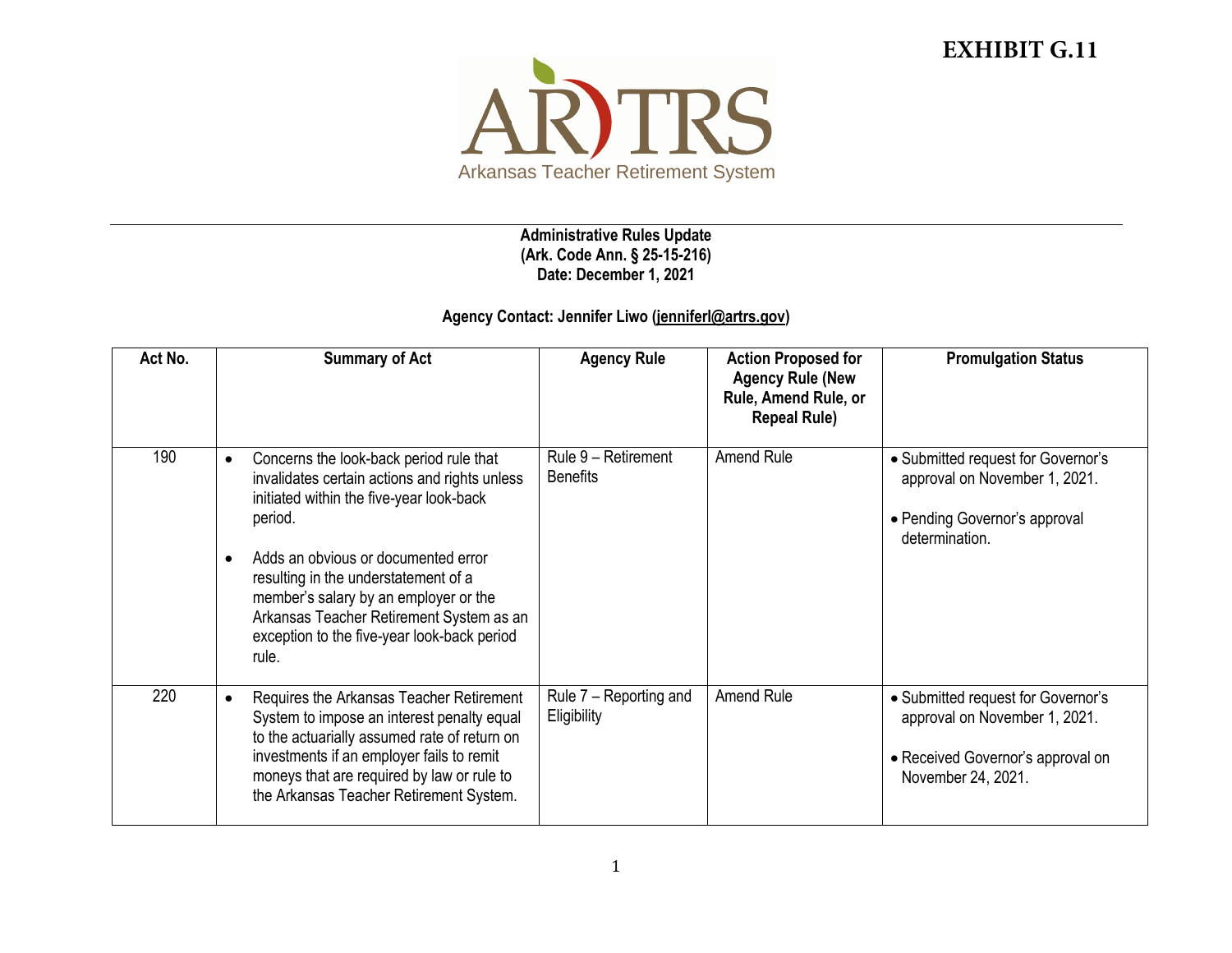

| 221 | Provides that the final average salary used<br>$\bullet$<br>in determining a member's benefit shall be<br>either that of the Arkansas Teacher<br>Retirement System or a reciprocal system in<br>which the member has at least two (2) years<br>of service credit, whichever provides the<br>highest final average salary at the time of<br>the member's retirement. | Rule 7 - Reporting and<br>Eligibility            | Amend Rule        | • Submitted request for Governor's<br>approval on November 1, 2021.<br>• Received Governor's approval on<br>November 24, 2021. |
|-----|---------------------------------------------------------------------------------------------------------------------------------------------------------------------------------------------------------------------------------------------------------------------------------------------------------------------------------------------------------------------|--------------------------------------------------|-------------------|--------------------------------------------------------------------------------------------------------------------------------|
| 221 | Provides that the final average salary used<br>$\bullet$<br>in determining a member's benefit shall be<br>either that of the Arkansas Teacher<br>Retirement System or a reciprocal system in<br>which the member has at least two (2) years<br>of service credit, whichever provides the<br>highest final average salary at the time of<br>the member's retirement. | Rule 10 - T-DROP and<br>Return to Service        | <b>Amend Rule</b> | • Submitted request for Governor's<br>approval on November 1, 2021.<br>• Pending Governor's approval<br>determination.         |
| 223 | Clarifies deadlines concerning the<br>$\bullet$<br>application process for disability retirement.<br>Provides that a member who applies for<br>$\bullet$<br>disability retirement may request a second<br>review if the medical committee finds that<br>the member is not qualified to receive<br>disability retirement benefits.                                   | Rule 9 - Retirement<br><b>Benefits</b>           | <b>Amend Rule</b> | • Submitted request for Governor's<br>approval on November 1, 2021.<br>• Pending Governor's approval<br>determination.         |
| 279 | Clarifies that one (1) of the two (2) active<br>$\bullet$<br>member trustees on the Board of Trustees<br>of the Arkansas Teacher Retirement System                                                                                                                                                                                                                  | Rule 4 – Election of<br><b>Board of Trustees</b> | <b>Amend Rule</b> | • Submitted request for Governor's<br>approval on November 1, 2021.                                                            |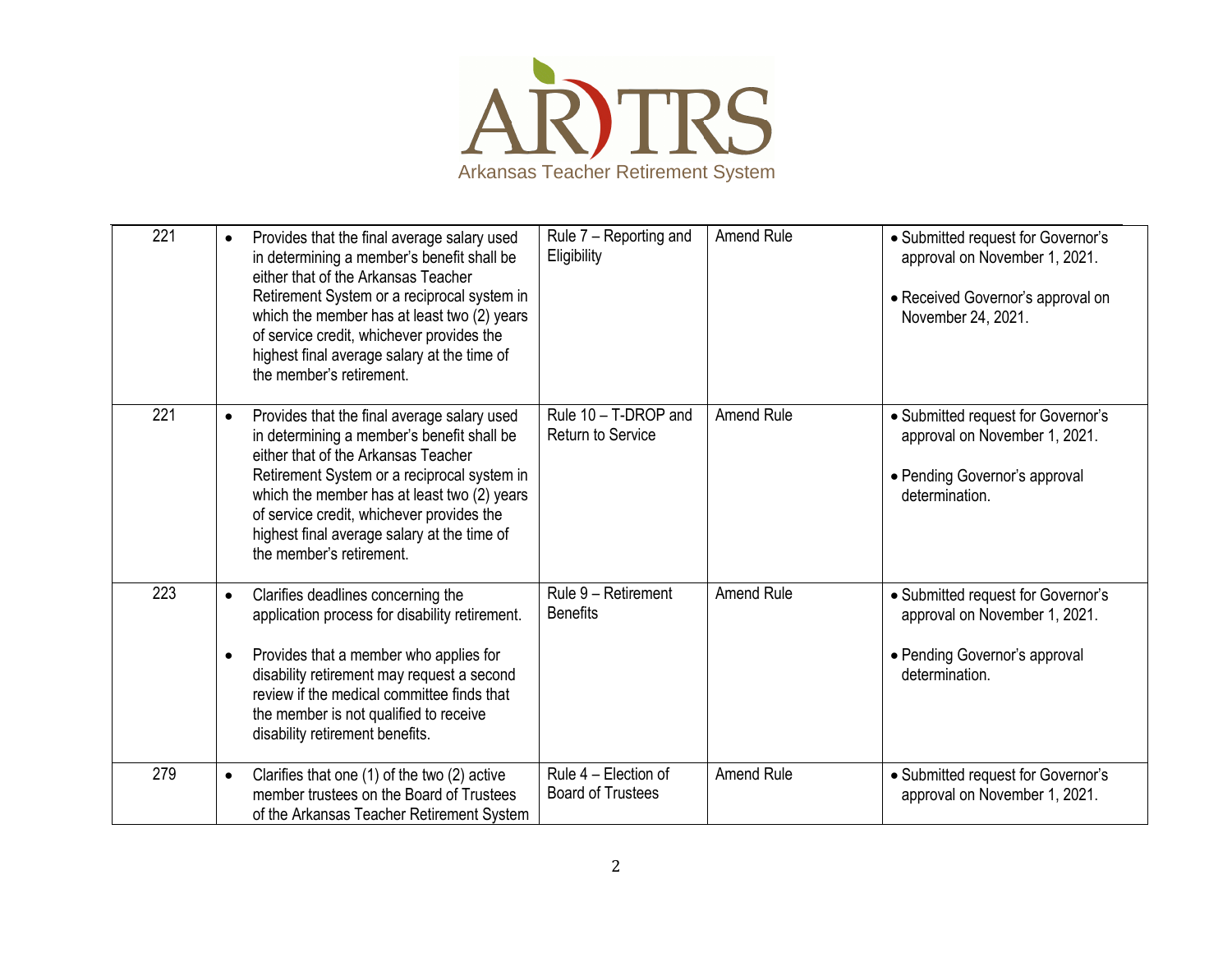

|     | who are required to be employed in a<br>position requiring an administrator's license<br>shall be a superintendent or an educational<br>cooperative director.<br>Changes "participating employer" to<br>$\bullet$<br>"employer" or "covered employer".                                               |                                        |                   | • Received Governor's approval on<br>November 24, 2021.                                                                        |
|-----|------------------------------------------------------------------------------------------------------------------------------------------------------------------------------------------------------------------------------------------------------------------------------------------------------|----------------------------------------|-------------------|--------------------------------------------------------------------------------------------------------------------------------|
| 279 | Changes "participating employer" to<br>$\bullet$<br>"employer" or "covered employer".                                                                                                                                                                                                                | Rule 6 - Membership                    | <b>Amend Rule</b> | • Submitted request for Governor's<br>approval on November 1, 2021.<br>• Received Governor's approval on<br>November 24, 2021. |
| 279 | Amends the law to afford both active and<br>$\bullet$<br>inactive members the opportunity to<br>purchase domestic federal service that may<br>be credited as service under the Arkansas<br>Teacher Retirement System.<br>Changes "interest" to "regular interest"<br>$\bullet$<br>where appropriate. | Rule 8 - Purchases and<br>Refunds      | Amend Rule        | • Submitted request for Governor's<br>approval on November 1, 2021.<br>• Pending Governor's approval<br>determination.         |
| 279 | Provides that an annuity may begin earlier<br>$\bullet$<br>than July 1 if the Board of Trustees of the<br>Arkansas Teacher Retirement System<br>adopts by rule or resolution an earlier<br>beginning date for members whose<br>retirement will not result in a reduction of                          | Rule 9 - Retirement<br><b>Benefits</b> | <b>Amend Rule</b> | • Submitted request for Governor's<br>approval on November 1, 2021.<br>• Pending Governor's approval<br>determination.         |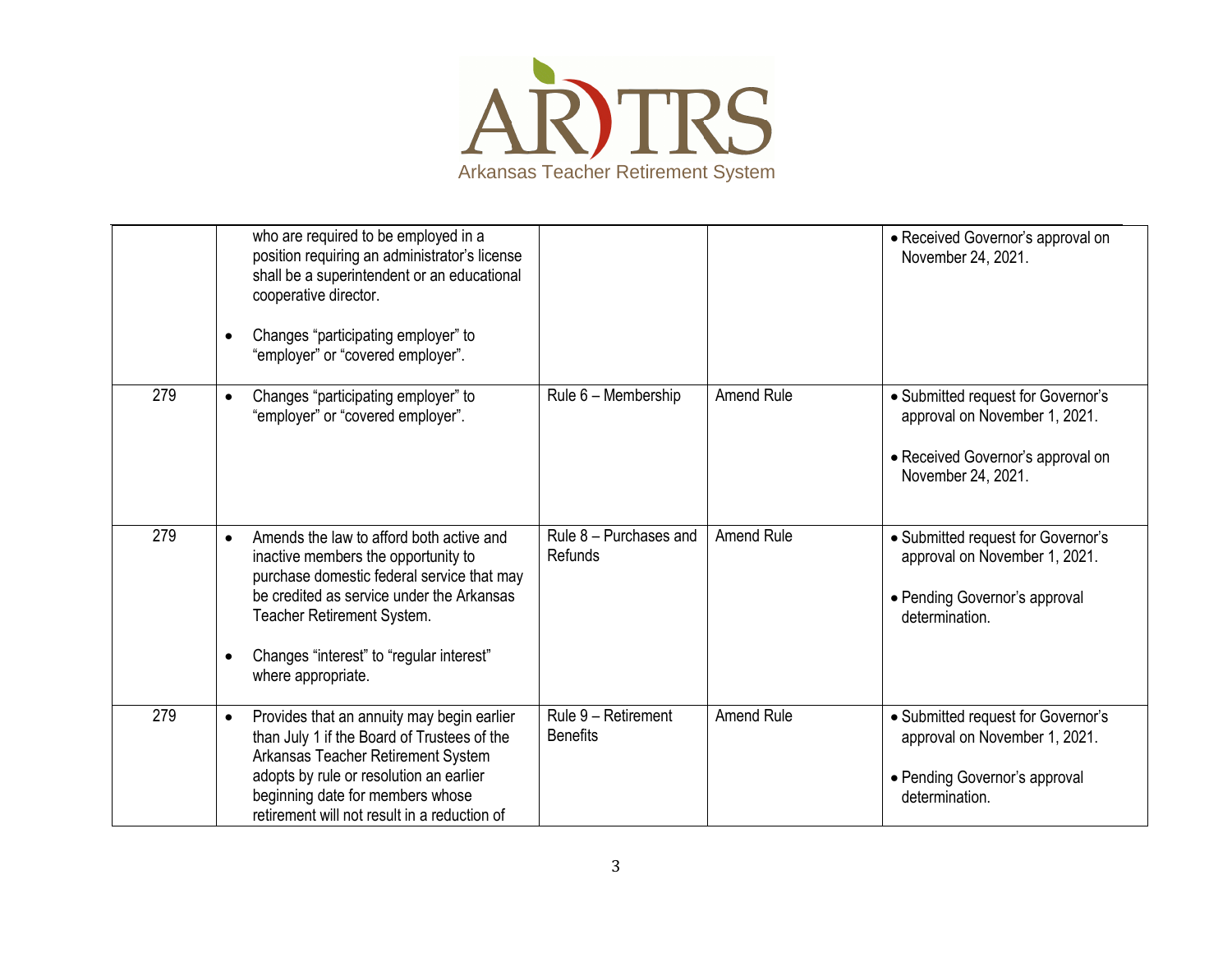

|     | classroom teachers and who meet certain<br>other requirements.<br>Changes "participating employer" to<br>$\bullet$<br>"employer" or "covered employer".                                                                                                                                                                                                                                                                                                                                                                                                                                                                                                                                                                                                                                                                              |                                           |                   |                                                                                                                        |
|-----|--------------------------------------------------------------------------------------------------------------------------------------------------------------------------------------------------------------------------------------------------------------------------------------------------------------------------------------------------------------------------------------------------------------------------------------------------------------------------------------------------------------------------------------------------------------------------------------------------------------------------------------------------------------------------------------------------------------------------------------------------------------------------------------------------------------------------------------|-------------------------------------------|-------------------|------------------------------------------------------------------------------------------------------------------------|
| 279 | Clarifies the law concerning plan interest<br>$\bullet$<br>rates applicable to Teacher Deferred<br>Retirement Option Plan accounts of<br>members.<br>Clarifies that the Board of Trustees of the<br>$\bullet$<br>Arkansas Teacher Retirement System<br>determines the plan interest rate applicable<br>to member accounts by adopting fixed<br>interest rates and variable interest rates that<br>shall apply in a fiscal year.<br>Clarifies that the Board of Trustees of the<br>$\bullet$<br>Arkansas Teacher Retirement System may<br>modify the fixed interest rate and variable<br>interest rate for subsequent fiscal years.<br>Repeals the law requiring the balance in a<br>$\bullet$<br>member's Teacher Deferred Retirement<br>Option plan account to be distributed in<br>certain lump-sum and annuitized<br>percentages. | Rule 10 - T-DROP and<br>Return to Service | <b>Amend Rule</b> | • Submitted request for Governor's<br>approval on November 1, 2021.<br>• Pending Governor's approval<br>determination. |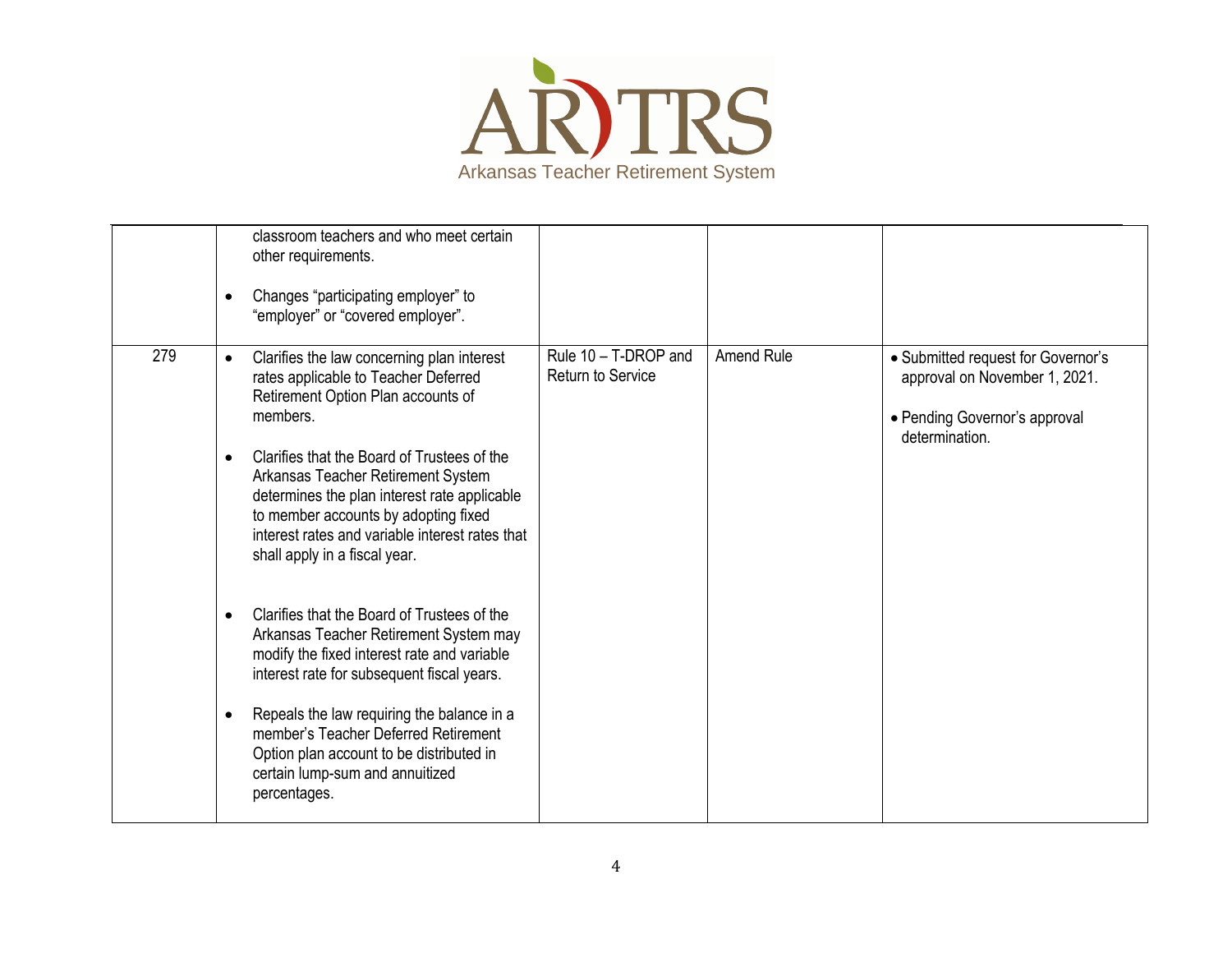

| 279 | Clarifies the pro rata formula that is used to<br>$\bullet$<br>calculate a Teacher Deferred Retirement<br>Option Plan participant's residue.                                                                                                                                                                                                                      | Rule 11 - Survivors and<br><b>Domestic Relations</b><br>Orders | <b>Amend Rule</b> | • Submitted request for Governor's<br>approval on November 1, 2021.<br>• Pending Governor's approval<br>determination.         |
|-----|-------------------------------------------------------------------------------------------------------------------------------------------------------------------------------------------------------------------------------------------------------------------------------------------------------------------------------------------------------------------|----------------------------------------------------------------|-------------------|--------------------------------------------------------------------------------------------------------------------------------|
| 290 | Provides that "normal retirement age"<br>$\bullet$<br>means at least sixty (60) years of age if the<br>member has a combined total of thirty-eight<br>(38) years or more of credited service in the<br>Arkansas Teacher Retirement System,<br>Teacher Deferred Retirement Option Plan,<br>or reciprocal service with another eligible<br>state retirement system. | Rule 6 - Membership                                            | Amend Rule        | • Submitted request for Governor's<br>approval on November 1, 2021.<br>• Received Governor's approval on<br>November 24, 2021. |
| 427 | Clarifies when reciprocal service earned<br>$\bullet$<br>from participation in an alternate retirement<br>plan may be established under the Arkansas<br>Teacher Retirement System.                                                                                                                                                                                | Rule 6 - Membership                                            | <b>Amend Rule</b> | • Submitted request for Governor's<br>approval on November 1, 2021.<br>• Received Governor's approval on<br>November 24, 2021. |
| 443 | Provides that an active member whose<br>$\bullet$<br>status changes from nonteacher to<br>administrator or from nonteacher to teacher<br>status under a contract for at least one<br>hundred eighty-five (185) days shall become<br>a contributory member of the Arkansas<br>Teacher Retirement System.                                                           | Rule 6 - Membership                                            | <b>Amend Rule</b> | • Submitted request for Governor's<br>approval on November 1, 2021.<br>• Received Governor's approval on<br>November 24, 2021. |